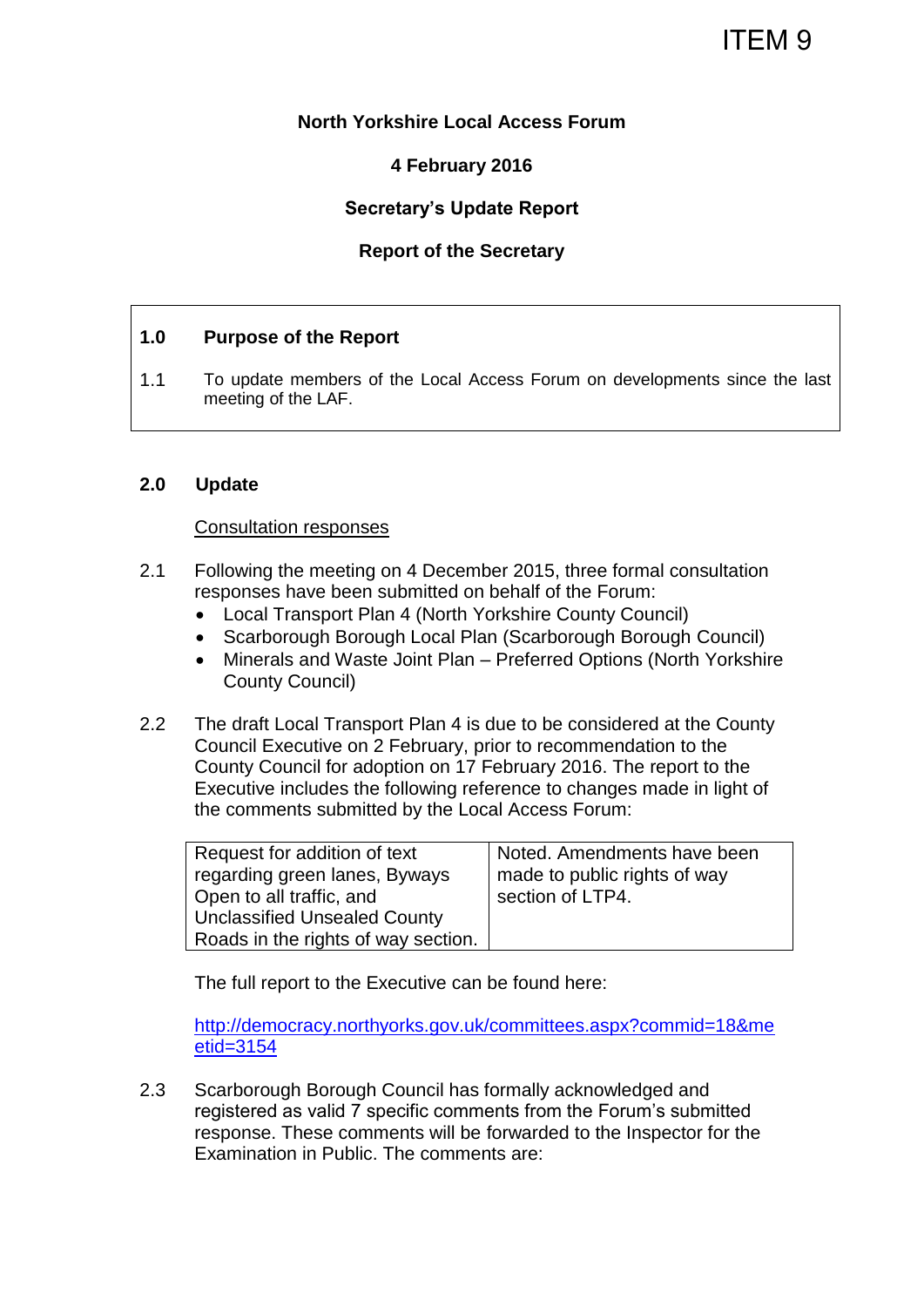| <b>SBLP 705</b> | Regarding 2 Vision, Aims and Objectives             |
|-----------------|-----------------------------------------------------|
| <b>SBLP 706</b> | Policy HC15 Open Space and Sports Facilities        |
| <b>SBLP 707</b> | Policy INF1 Transport                               |
| <b>SBLP 708</b> | Paragraph 9.19                                      |
| <b>SBLP 709</b> | Policy INF3 Sustainable Transport and Travel Plans  |
| <b>SBLP 710</b> | Policy INF4 Cinder Track (The former Scarborough to |
|                 | <b>Whitby Railway Line)</b>                         |
| <b>SBLP 711</b> | 11 Monitoring Framework                             |

Scarborough Borough Council has also provided the following response to the Forum's request for feedback on its advice:

"I note that the Forum has requested feedback on their comments. Unfortunately, at this stage of plan production we are unable to do so. Please note that over the coming months the planning authority will consider whether, in light of all the comments received through the representation period, any changes to the plan are required to make it 'sound'. If it is considered that modifications are required, these will be sent to the inspector prior to the Examination in Public in an addendum format.

The Forum should be aware that their comments provided in response to the Draft Local Plan in May 2014 did result in a number of changes to the document (reflected in the Proposed Submission Local Plan). These previous comments and our response to them can be viewed on the 'Supporting Documents' tab of the online consultation portal and within the document entitled, 'Report on Draft Local Plan (2014): Comments and Recommendations'."

<http://scarborough-consult.limehouse.co.uk/portal/planning/lp/pslp>

2.4 No formal feedback has been received so far in relation to the Forum's submission in response to the Minerals and Waste Joint Plan – Preferred Options consultation. However this consultation only closed on 15 January 2016. Any feedback received will be shared with Forum members.

# Feedback from last meeting

2.5 At the meeting on 4 December, members asked the Secretary to investigate a mechanism for providing regular notification of County Council planning applications to interested LAF members. Members can access the County Council's planning register through the following link:

<https://onlineplanningregister.northyorks.gov.uk/register/>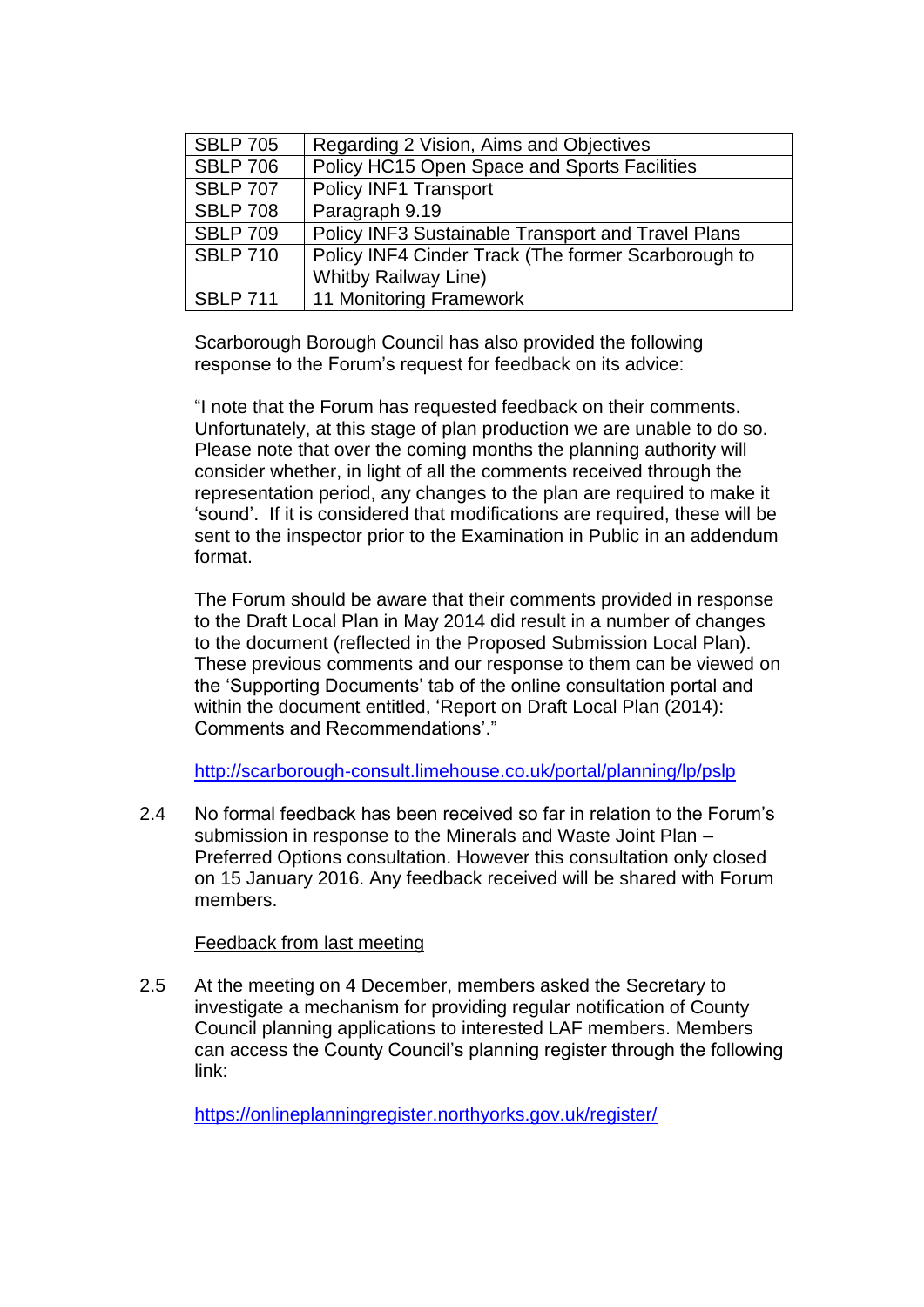# **Restrictions**

2.6 The Forum is consulted on a range of restrictions under the Countryside and Rights of Way Act 2000. No consultations have been notified since the last meeting of the Forum. Three notifications have been received from the Open Access Contact Centre at Natural England confirming restrictions:

| <b>Direction Case</b> | <b>Period of</b>   | <b>Land Affected and</b>   |
|-----------------------|--------------------|----------------------------|
| <b>No</b>             | <b>Restriction</b> | Reason                     |
| 2015117981            | 9/12/15-31/3/16    | Langdale Stoney Rigg       |
|                       | excluding weekends | Section 25 $(1)(b)$ – No   |
|                       | and bank holidays  | public access Tree felling |
| 2015117977            | 14/12/15-15/3/16   | Dalby Bickley Northside    |
|                       | excluding weekends | Section 25 $(1)(b)$ – No   |
|                       | and bank holidays  | public access Tree felling |
| 2016018033            | 8/3/16-7/3/21      | <b>Bleara Moor</b>         |
|                       |                    | Section $23(2)$ –          |
|                       |                    | discretionary dog          |
|                       |                    | exclusion to protect       |
|                       |                    | moorland birds             |

## National conference and regional meeting

- 2.7 Members will be aware that a northern national conference for Local Access Forums is due to take place on 1 March in Leeds. Each LAF is entitled to one guaranteed place at the conference. Other members may register as reserves, should additional places be available. All members were invited to express an interest and David Barraclough has been confirmed as the LAF's nominated representative. A number of members are on the reserve list and will be notified in due course whether places are available.
- 2.8 The next regional meeting of Local Access Forums across Yorkshire and Humberside takes place on 9 March in Beverley. The Chair will be attending on behalf of the Forum.

# LAF Newsletter/Huddle

2.9 Natural England has recently published the eighth edition of the Local Access Forum newsletter, which was circulated by email to all North Yorkshire LAF members.

[https://www.gov.uk/government/uploads/system/uploads/attachment\\_d](https://www.gov.uk/government/uploads/system/uploads/attachment_data/file/493163/laf-newsletter-issue8.pdf) [ata/file/493163/laf-newsletter-issue8.pdf](https://www.gov.uk/government/uploads/system/uploads/attachment_data/file/493163/laf-newsletter-issue8.pdf)

2.10 Members can also keep up to date with issues of interest to LAF members through Huddle, an internet workspace provided by Natural England where LAF members can share information, good practice or ask advice on an issue. All LAF members are encouraged to join